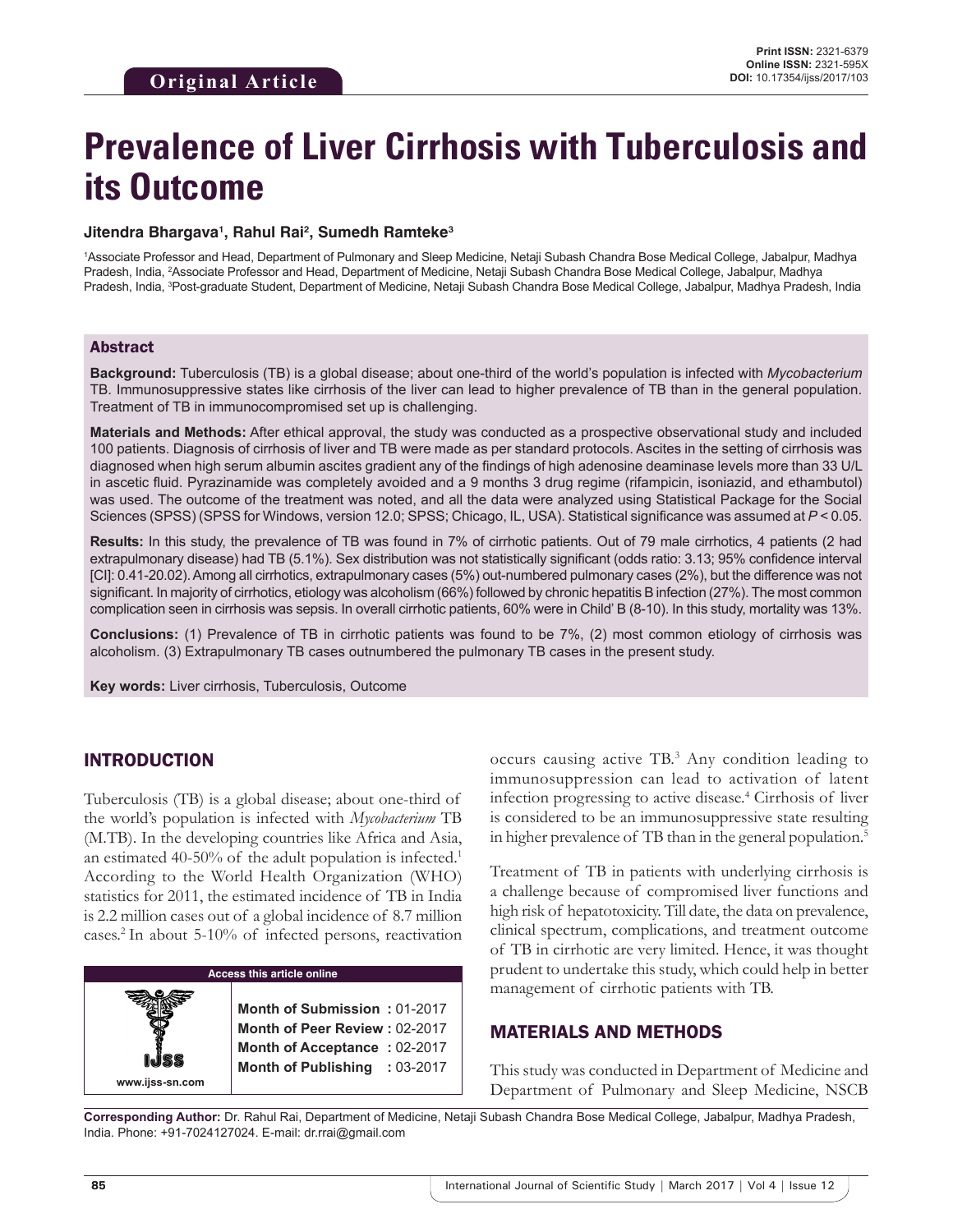Medical College Hospital, Jabalpur, Madhya Pradesh, during the period between October 2014 and October 2015. The study was a prospective observational study and included 100 consecutive patients of cirrhosis of liver who consented for the study and presented in outpatient department or admitted in NSCB Medical College and Affiliated Hospital, Jabalpur. The study was approved by ethical committee of the institution.

#### **Exclusion Criteria**

- 1. Not willing to give informed consent
- 2. HIV-positive patients
- 3. Pregnant females
- 4. Patients on long-term steroid therapy
- 5. Patients on chemotherapy
- 6. Old pulmonary TB (PTB) patients
- 7. Chronic obstructive pulmonary disease patients.

Diagnosis of cirrhosis of the liver was based on clinical and biochemical findings; and imaging (ultrasonography or computed tomography or magnetic resonance imaging). Esophagogastroduodenoscopy was done whenever indicated.

The diagnosis of TB in cirrhosis otherwise was similar as the diagnosis of TB in general population. Patients having fever, productive cough for more than 2 weeks, anorexia, weight loss were advised to do sputum acid-fast bacilli (AFB) examination, and Chest X-ray posterior anterior view to detect the active pulmonary lesion.6 Tubercular ascites was suspected in the setting of a new ascites in a patient with compensated cirrhosis in patients with increasing or resistant ascites despite diuretic treatment, in the background of constitutional symptoms such as anorexia, fever, and weight loss. Tubercular ascites in the setting of cirrhosis was diagnosed when high serum albumin ascites gradient, high protein ascites was present with a lymphocytic predominant high cell count fluid in the absence of alternate diagnosis. Any of the findings of high adenosine deaminase levels more than 33 U/L in ascetic fluid, detection of AFB or positive M.TB culture in body fluid was taken as a confirmatory test for diagnosis of tubercular ascites. The diagnosis of TB in other extrapulmonary sites was based on appropriate biochemical tests of body fluids, imaging or histology in selected cases.

Cirrhosis patients were categorized in Category A, B or C as per Child Turcotte Pugh classification (Table 1).<sup>7</sup> The patients of TB were then started on modified antituberculosis treatment (ATT) drug regimens according to 2010 WHO guidelines and recommendations by Dhiman *et al.*5,8

#### **Treatment Criteria for TB with Cirrhosis Patients8**

• Child's A cirrhosis (score <7): Since pyrazinamide is potentially the most hepatotoxic drug, it was

## **Table 1: Child‑Turcotte‑Pugh Criteria for categorizing disease severity in cirrhotic patients7**

| <b>Parameter</b>       | 1 point | 2 points    | 3 points                            |
|------------------------|---------|-------------|-------------------------------------|
| Serum bilirubin        |         |             |                                     |
| mol/L                  | 34      | 34-51       | >51                                 |
| Mg/dL                  | 2.0     | $2.0 - 3.0$ | >3.0                                |
| Serum albumin          |         |             |                                     |
| g/L                    | >35     | $30 - 35$   | $30$                                |
| g/dL                   | >3.5    | $3.0 - 3.5$ | < 3.0                               |
| Prothrombin time       |         |             |                                     |
| Seconds prolonged      | $0 - 4$ | $4-6$       | >6                                  |
| <b>INR</b>             | <17     | $1.7 - 2.3$ | >2.3                                |
| Ascites                | None    |             | Easily controlled Poorly controlled |
| Hepatic encephalopathy | None    | Minimal     | Advanced                            |

INR: International normalized ratio

completely avoided and a 9 months 3 drug regime (rifampicin, isoniazid, and ethambutol) was used.

- Child's B cirrhosis (score between 8 and 10): A regimen containing 2 months of Isoniazid, ethambutol and streptomycin followed by 10 months of isoniazid and ethambutol was used.
- Child's C cirrhosis (score >11): No hepatotoxic drug was given, 18-24 months of streptomycin, ethambutol, and quinolones were used. Regular liver function test monitoring was done in all cirrhosis patients receiving anti-tubercular treatment and drug therapy was stopped or altered as per the values or clinical deterioration.

The outcome of the treatment was noted, and all the data were analyzed using Statistical Package for the Social Sciences (SPSS) (SPSS for Windows, version 12.0; SPSS; Chicago, IL, USA). Statistical significance was assumed at  $P < 0.05$ .

# RESULTS

In this study, the prevalence of TB was found in 7% of cirrhotic patients. Mean age of patients of cirrhosis was  $41.28 \pm 4.61$  years. The mean age was similar in cirrhotic patients with TB when compared to those without TB. Out of 79 male cirrhotics, 4 patients (2 had extrapulmonary disease) had TB (5.1%). However, among 21 cirrhotic females, 3 (14.3%) had TB (all had extrapulmonary disease). Although females had >3 times greater chances of TB in the present study, the difference was not statistically significant (odds ratio 3.13; 95% CI: 0.41-20.02). Among all cirrhotics, extrapulmonary cases (5%) out-numbered pulmonary cases (2%), but the difference was not significant. In the present study, we found 2 cases of PTB in patients with cirrhosis; among 5 cases of extra-PTB, 4 had abdominal TB (peritoneal TB) and 1 had spinal TB (Pott's spine).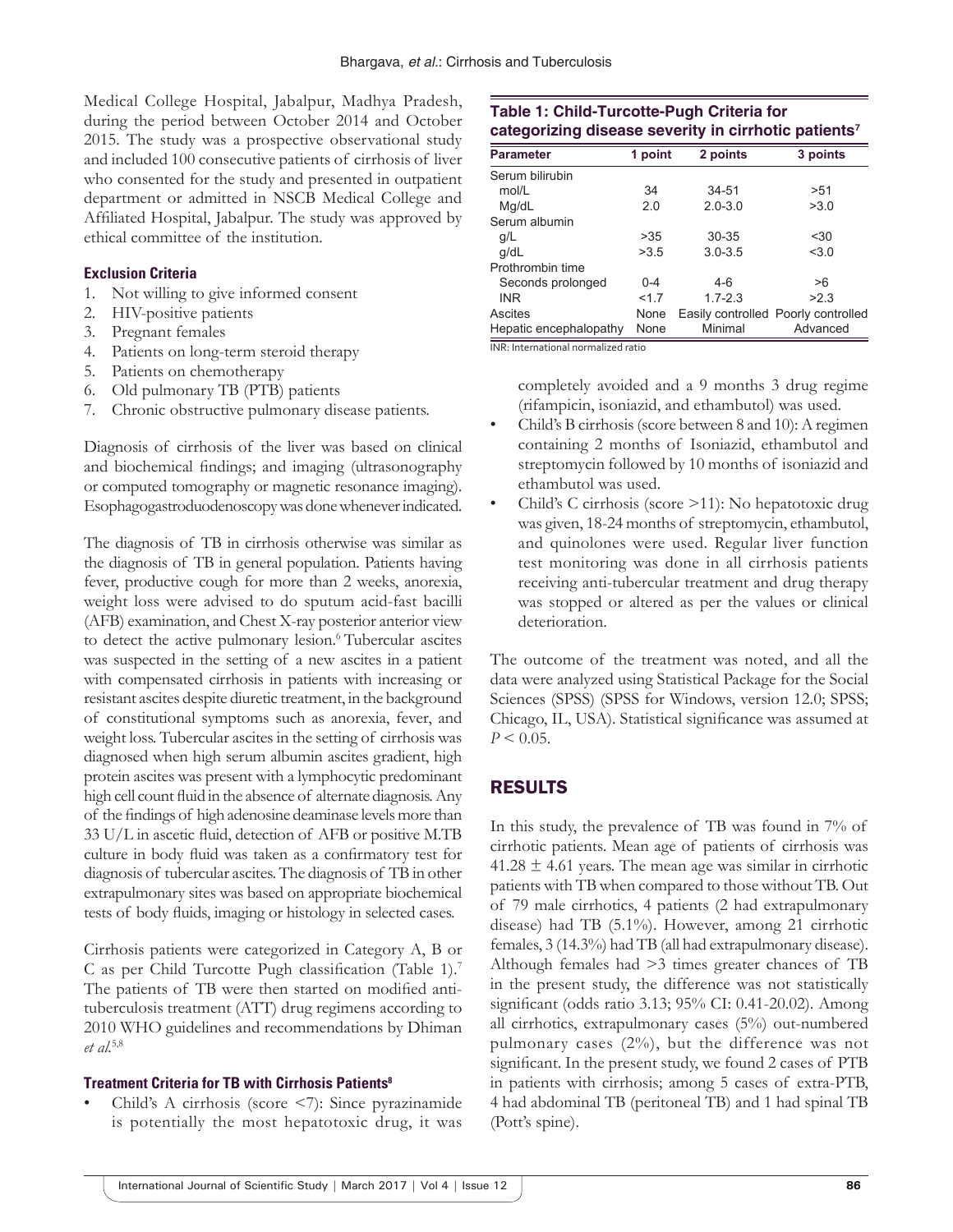In majority of cirrhotics, etiology was alcoholism (66%) followed by chronic hepatitis B infection (27%), cryptogenic (13%), cardiac failure (2%), and Wilson's disease (1%). Chronic hepatitis C could not be found in any cirrhotic patients.

The most common complication seen in cirrhosis was sepsis (other than spontaneous bacterial peritonitis [SBP]) in 25% cases followed by hepatic encephalopathy (14%), hepatorenal syndrome (10%), SBP (10%), hepatocellular carcinoma (9%), and gastrointestinal bleed (8%).

In patients of cirrhosis with TB, similar pattern of complications was seen. Sepsis was the most common complication (28.37%), in addition to SBP (14.28%).

In overall cirrhotic patients, 60% were in Child' B (8-10), 24% in Child's C ( $>11$ ), and 16% were in Child's A (<7) category with a mean value of  $9.38 \pm 1.89$ . In patients with TB and cirrhosis, all the patients were in Child's B (57.14%) and Child's A (42.85%) category with a mean value of 8.71 ± 2.06. Comparison of mean Child's score between TB and non-TB subjects showed no significant difference by using Wilcoxon Mann–Whitney test  $(Z = 0.78; P > 0.05)$ .

In the present study, out of 100 cases of cirrhosis, there were 13 deaths (13%). Of these 13 deaths, 2 cases had TB also. Cause of death in these 2 patients was found to be TB. The mortality of cirrhotic patients without TB was 11.8%. Out of total 7 cases of TB with cirrhosis, there were 2 deaths, i.e., 28.5% mortality (Table 2). However, this difference was not statistically significant. On comparing with the number of patients who were alive at 3 months of follow-up, there was 3 times greater chance of TB among those who died (odds ratio: 2.98; 95% CI: 0.25 - 20.87) however this difference was again not statistically significant.

Child Pugh Class A (compensated): Score <7; Child Pugh Class B (significant functional compromise): Score 8-10; Child Pugh Class C (decompesated): Score >11.

# DISCUSSIONS

This study was done to find the prevalence, clinical profile, and outcome of patients of liver cirrhosis who were concurrently suffering from active TB. Total 100 cirrhotic patients who gave the consent for the study were included in the study.

Mean age of patients of cirrhosis was  $41.28 \pm 4.61$  years, and male to female ratio was 4:1. We showed that the overall prevalence of TB in cirrhotic patients was 7% which was similar to the prevalence seen in the study by Baijal *et al.* (in which it was  $7.4\%$ ).<sup>9</sup> The mean age of the patients was 46.42 years, and the male to female ratio was 5:1 in the same study.<sup>9</sup> In another study, authors found that more than 70% of TB with cirrhosis cases occurred in the age group of 15-54 years, with a mean age of presentation of 49.34 years.10 A recent review by Kumar *et al.* suggests a higher prevalence of TB in patients with cirrhosis when compared to the general population. The high incidence of TB in patients with cirrhosis has been ascribed mainly to immune dysfunction with associated higher virulence as compared to the general population.<sup>6</sup> In a cohort study of patients with liver cirrhosis from Denmark (1977-1993), the incidence of TB was 168.6/100,000. It was highest in men aged  $>65$  years, with an incidence of  $246/100,000$ .<sup>11</sup> Furthermore, patients with cirrhosis who acquired TB had a poor prognosis in that study.

We found that among male cirrhotics, 5.1% patients had TB, and among females14.3% had TB, however, the difference was not statistically significant. In the study by Baijal *et al*. TB was more common among the males (8.36% in males versus 3.5% in females).9

We found that extra-PTB tends to be more common than pulmonary disease, but the difference could not reach significance. Among extra-PTB in cirrhotic patients, the majority had abdominal TB. Similar observation was seen in other studies. In the study by Baijal *et al.*, PTB was noted in  $40\%$  of cases and extrapulmonary TB in  $60\%$ .<sup>9</sup> In another study, 31% patients with cirrhosis had extrapulmonary TB, as compared to 12% in the non-cirrhosis group with a predominance of peritoneal TB as seen in our case.<sup>12</sup> Recently, a study conducted in India also suggested that extrapulmonary TB (63%) was more common than PTB.13 Although the host defense systems are impaired in cirrhotics like in other immune-deficient states like HIV infection, there is no explanation why patients are more likely to develop extrapulmonary TB than PTB.

In our study, major etiologies of cirrhosis were found to be alcoholism  $(66%)$  followed by hepatitis B  $(27%)$  and cryptogenic (13%). In a study at KEM Hospital, Mumbai, authors reported that among 72 patients of cirrhosis, etiology of cirrhosis was alcoholism in 37 cases, hepatitis B in 25 cases and hepatitis C in 10 cases.<sup>14</sup> In the study at GB Pant Hospital, New Delhi, authors observed that among 176 cases of cirrhosis, 104 were related to viral etiology, 40 with alcoholic liver disease, 26 cryptogenic and 6 with miscellaneous causes.15

In the present study, the most common complication found in cirrhosis was sepsis (other than SBP) which was seen 25% of cirrhotic patients, followed by hepatic